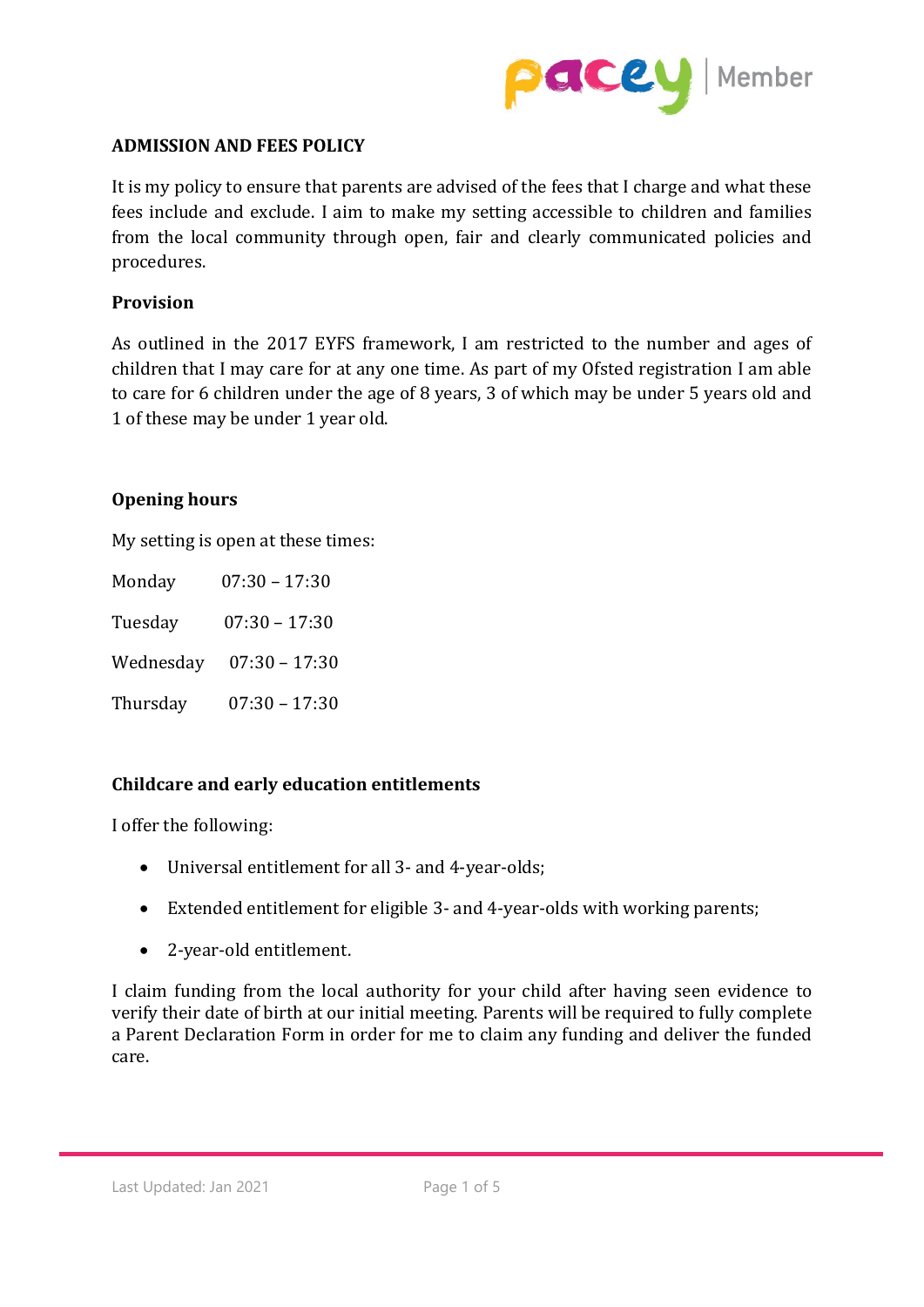

For more information on all entitlements, and to check eligibility criteria please visit [www.childcarechoices.gov.uk.](https://www.childcarechoices.gov.uk/)

# **Attendance during funded sessions**

Please inform me of any reason your child is unable to attend. I am required to monitor your child's attendance and inform the local authority if attendance falls below 90%.

If you take your child out of my setting during funded hours then I am not required to provide alternative sessions.

# **Fees**

Hourly rate £5.50

Your regular payment is due by  $1<sup>st</sup>$  day of each month. If payment is still outstanding on this date, I will be unable to care for your child, until a such time as this is received.

## **Additional charges**

I make a charge for certain additional services.

I will ask you in advance for a contribution towards extra-curricular activities. This will include any groups I take your child to which are charged by the provider, e.g. toddler groups, sensory/music/forest school sessions, etc.

*Please note that if you are accessing one of the childcare and early years entitlements, that government funding is not intended to cover the cost of meals, other consumables, additional hours or additional services. If you are only accessing funded hours then these charges are optional and are not a condition of accessing a free place. All additional charges will be itemised on your invoice. If you experience difficulties meeting the cost of these additional services, please come and speak to me.*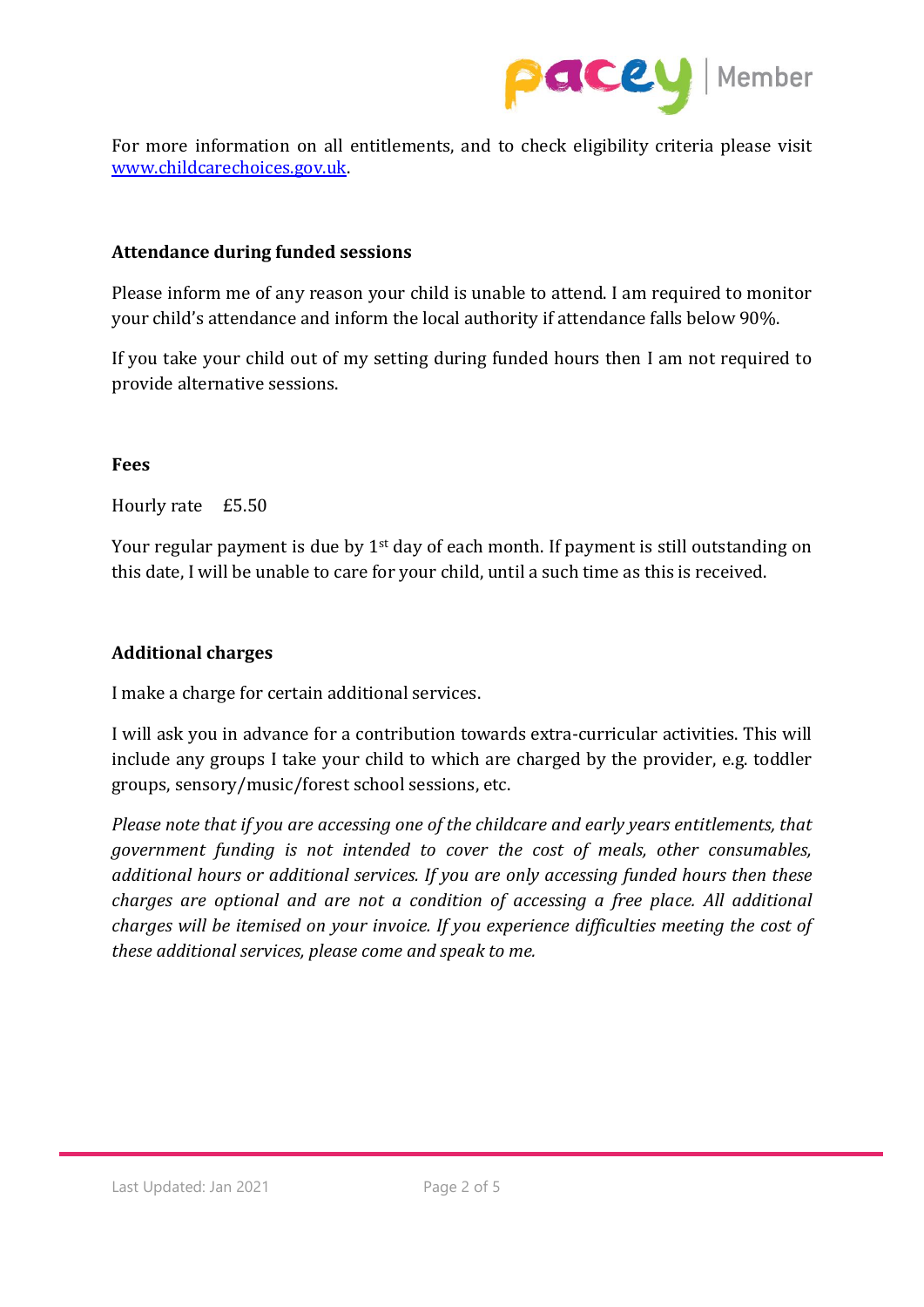

# **Occasional charges**

There may be times that other fees are added to your monthly invoice. These may include:

Late collection fee: £10 per 60 minutes' late collection.

# **Deposit**

It is my policy to charge a deposit. If your child is taking up a funded place, this deposit will be fully refunded when they take up their place as planned.

Please see your contract for details of the different types of deposit.

# **Payment**

Payment in advance to be made prior to the 1<sup>st</sup> of every month.

Preferred mode of payment is by bank transfer but cash and cheque (*made payable to Mrs N C Powell*) will also be accepted.

Bank Details: Account Name: Mrs N C Powell Sort Code: 09-01-29 Account Number: 32077270

I accept payment via most childcare vouchers. Please check with me as to whether I accept the vouchers provided by your workplace.

I am also registered with the Government's Tax-Free Childcare system, provider reference number 'EY563435 CO130SY'.

# **Holidays and Unplanned Absences**

I take 5 weeks' holiday each year which will not be charged. I will share my holiday dates in advance, but in any event, this will be at least 4 weeks in advance.

Normal fees apply for parents' holiday. Should you not require my services during half term/school holidays, the fee will still be charged. This is to secure your space for when you intend your child to return.

Last Updated: Jan 2021 Page 3 of 5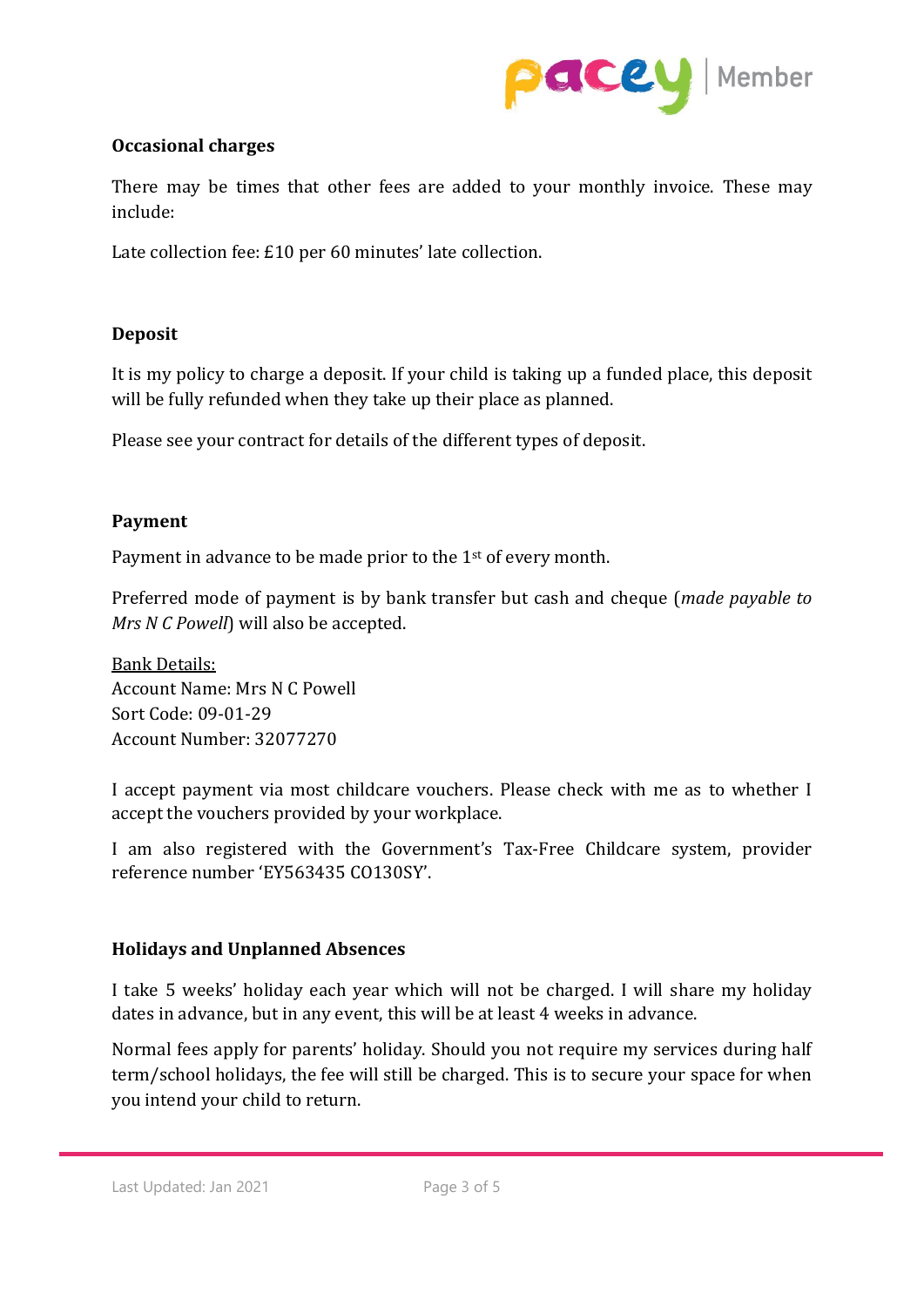

My setting will be closed on the following bank and public holidays;

Easter, spring and summer bank holidays, Christmas.

If I have to close my setting at short notice, for example because of sickness or emergencies, the following arrangements apply:

I will notify you by WhatsApp message or telephone at my earliest convenience and keep you informed of when I shall return to work. The 48-hour rule applies if anyone in my household has sickness or diarrhoea.

For further information see my illness and infectious diseases policy.